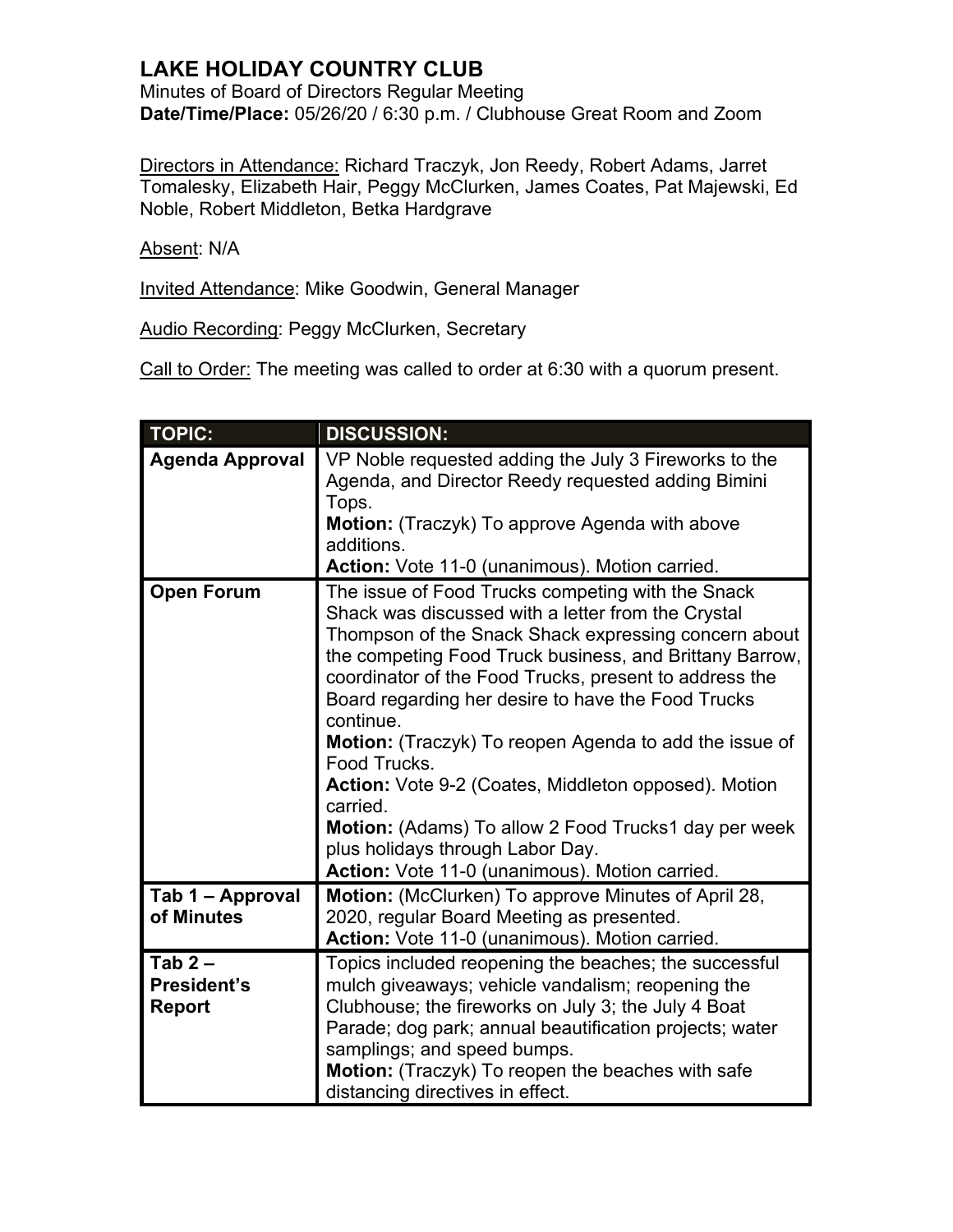## **LAKE HOLIDAY COUNTRY CLUB**

Minutes of Board of Directors Regular Meeting

**Date/Time/Place:** 05/26/20 / 6:30 p.m. / Clubhouse Great Room and Zoom

|                                                                               | Action: Vote 10-1 (Coates opposed). Motion carried.<br>Motion: (Traczyk) To allow the Fireworks show to go on<br>as scheduled on July 3.<br>Action: Vote 11-0 (unanimous). Motion carried.<br>Motion: (Traczyk) To hire a DJ to perform on July 4.<br>Action: Vote 3-7 (McClurken, Coates, Adams, in favor;<br>Majewski, Traczyk, Reedy, Middleton, Hardgrave,<br>Tomalesky, Hair opposed; Noble abstained) Motion<br>failed.                                                                                                                                             |
|-------------------------------------------------------------------------------|---------------------------------------------------------------------------------------------------------------------------------------------------------------------------------------------------------------------------------------------------------------------------------------------------------------------------------------------------------------------------------------------------------------------------------------------------------------------------------------------------------------------------------------------------------------------------|
| Tab 3 - General<br><b>Manager's Report</b>                                    | Topics included reopening of office, and reopening of<br>Clubhouse bathrooms; issue of bimini tops being up on<br>boats in Marina. It was decided that the matter of bimini<br>tops will go back to the Lake Committee as an agenda<br>item. If the LC decides to revise PRP3 to require biminis<br>to be down whenever boat is docked, LC will submit<br>revision to Board for approval. In the interim, email blasts<br>will go out if a storm is coming, advising owners to lower<br>biminis to avoid damage to docks and boats.                                       |
| Tab $4-$<br>Treasurer's<br><b>Report</b>                                      | Treasurer's Report was accepted as presented.                                                                                                                                                                                                                                                                                                                                                                                                                                                                                                                             |
| Tab $5-$<br><b>Committee</b><br><b>Reports</b>                                | All committee reports accepted as presented.                                                                                                                                                                                                                                                                                                                                                                                                                                                                                                                              |
| Tab 6 - Boat and<br><b>RV Storage</b><br><b>Agreement</b><br>(Coated & Reedy) | <b>Issue:</b> The existing Recreational Vehicle Storage<br>Agreement is outdated and does not reflect current<br>storage practices.<br>Motion: (Coats) To amend and approve Agreement to<br>allow storage of previously prohibited storage of utility<br>trailers, non-boat trailers, cars, trucks, mini vans, sport<br>utility and passenger vehicles.<br><b>Action:</b> Vote 0-11 (unanimous). Motion failed<br>Tab will be sent back to Buildings & Grounds for wording<br>changes to remove excess vehicles.                                                          |
| Tab $7 - PRP$ 3<br><b>Revisions</b><br>(Reedy)                                | Issue: Lake Committee requested approval of certain<br>PRP 3 revisions as identified.<br><b>Motion:</b> (Reedy) To require fuel spill insurance coverage<br>and proof of liability for boat owners.<br>Action: Vote 3-7 (Reedy, Majewski, McClurken in favor;<br>Middleton, Traczyk, Noble, Coates, Adams, Tomalesky,<br>Hardgrave opposed; Hair abstained). Motion failed.<br><b>Motion:</b> (Reedy) To approval all requested changes to<br>PRP 3 with the exception of the change to require fuel<br>spill coverage.<br>Action: Vote 11-0 (unanimous). Motion carried. |